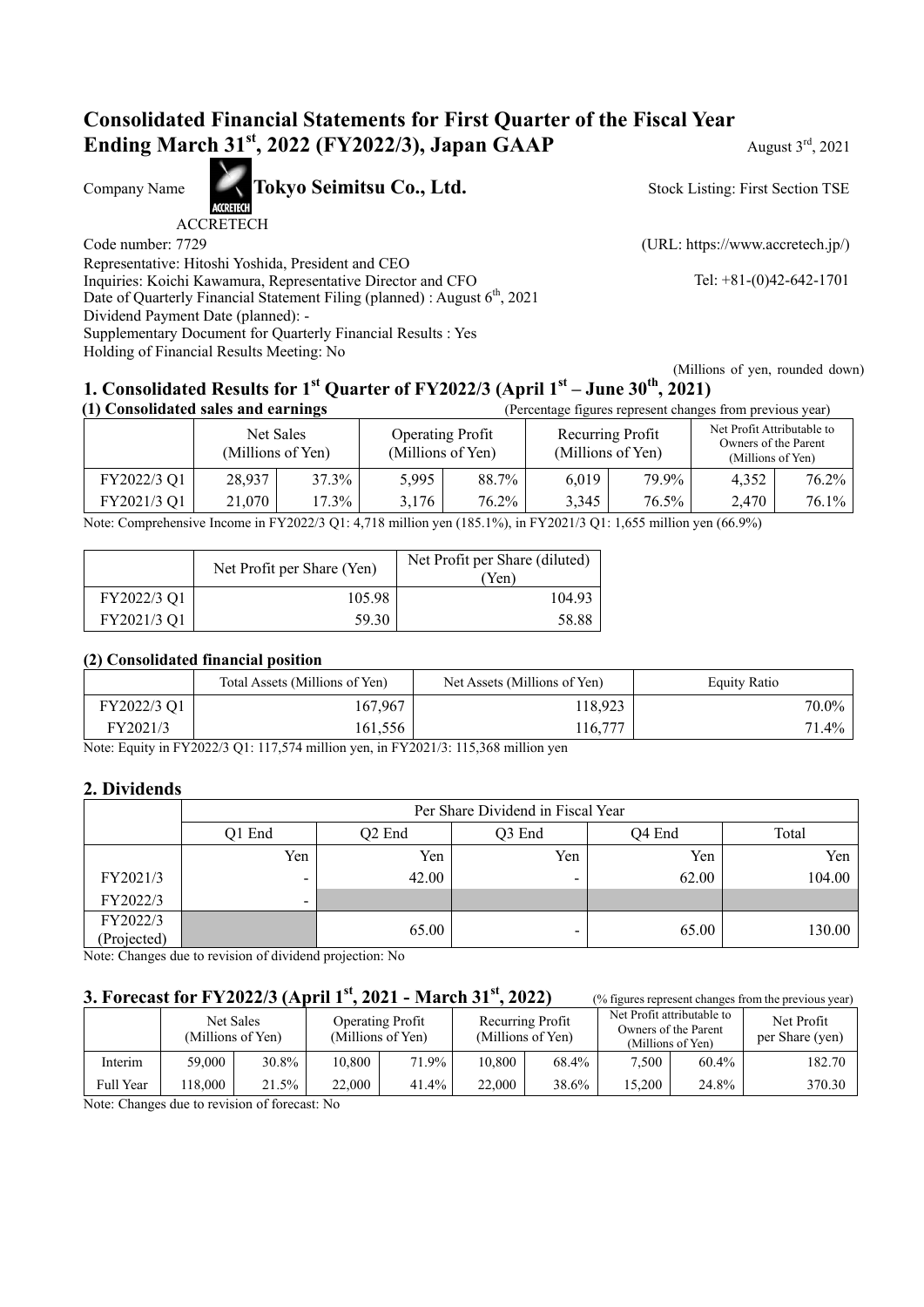#### **\* Notes**

- (1) Significant changes in subsidiaries during the term under review: No
- (2) Accounting procedures specific to the preparation of quarterly consolidated financial statements: No

#### (3) Changes in accounting principles, estimates and restatements

- 1) Changes due to revision of accounting standards, etc.: Yes
- 2) Changes other than 1): No
- 3) Changes in accounting estimates: No
- 4) Restatement: No

#### (4) Number of shares outstanding (common shares)

| Number of shares outstanding at<br>the end of period (including<br>treasury shares): | FY2022/3 Q1 | 41,819,881 shares | FY2021/3    | 41,759,981 shares |
|--------------------------------------------------------------------------------------|-------------|-------------------|-------------|-------------------|
| Number of treasury shares at the<br>end of period:                                   | FY2022/3 Q1 | 715,278 shares    | FY2021/3    | 715,164 shares    |
| Average Number of shares<br>outstanding during the period:                           | FY2022/3 Q1 | 41,063,521 shares | FY2021/3 Q1 | 41,663,872 shares |

#### **\* This consolidated financial statements report is not subject to audit procedures.**

#### **\* Cautionary Statements with respect to Forward-looking Statements**

All forecasts and other forward-looking statements in this document are based on information currently available to the Company and assumptions that the Company considers reasonable. Various uncertainties could cause actual results to significantly differ from these forecasts. Please refer to supplementary statement.

#### **\* Cautionary Statements with respect to the translation of the document**

This document has been translated from the Japanese original for reference purposes only. In the event of any discrepancy between this translated document and the Japanese original, the original shall prevail. The Company assumes no responsibility for this translation or for direct, indirect or any other forms of damages arising from the translation.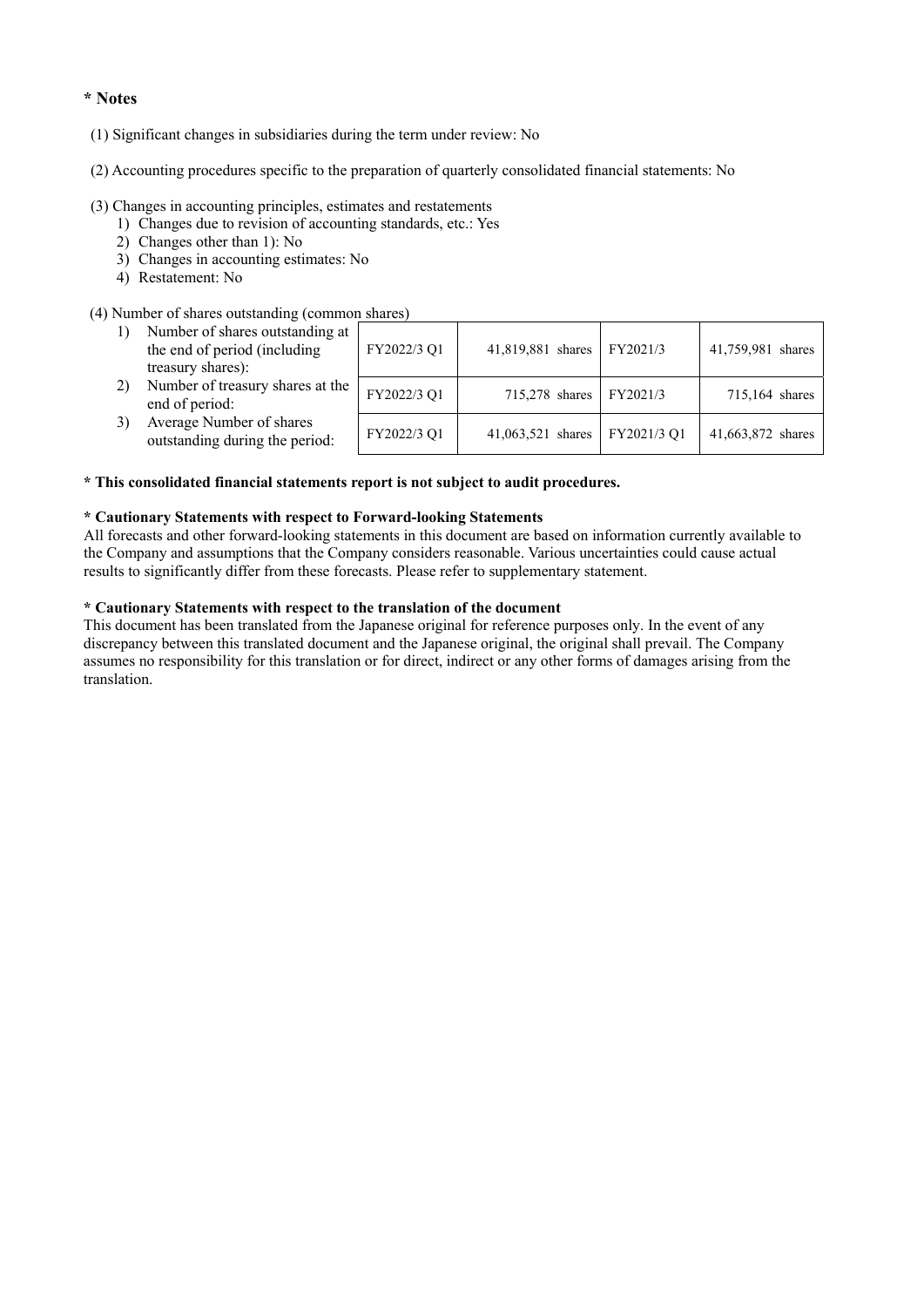# **Contents of supplementary statement**

| 1. |  |  |
|----|--|--|
|    |  |  |
|    |  |  |
|    |  |  |
|    |  |  |
|    |  |  |
|    |  |  |
|    |  |  |
|    |  |  |
|    |  |  |
|    |  |  |
|    |  |  |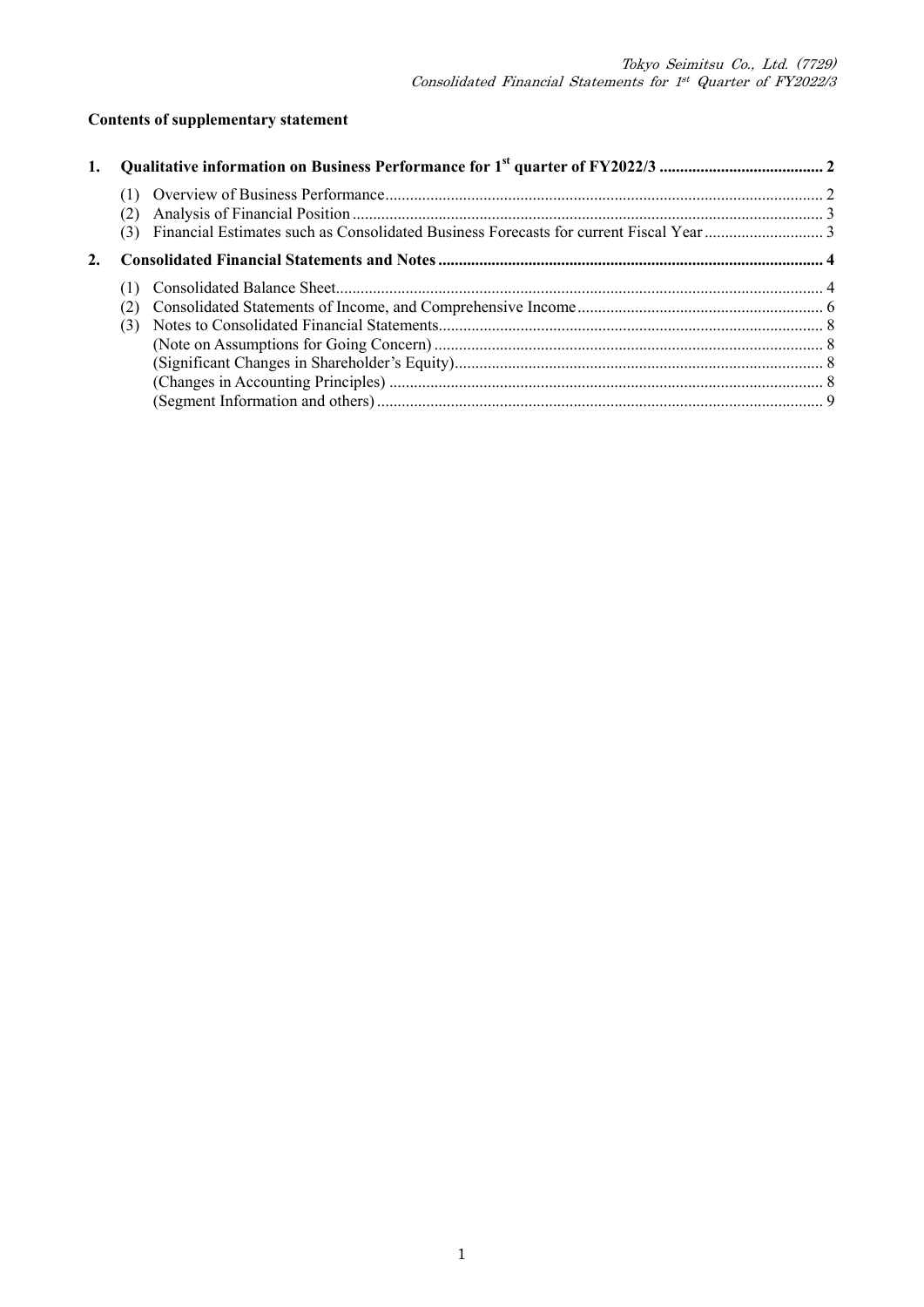# **1. Qualitative information on Business Performance for 1st quarter of FY2022/3**

## **(1) Overview of Business Performance**

In the 1<sup>st</sup> quarter of Fiscal Year ending March 2022 (FY2022/3), worldwide economies are expected to see positive impacts from the expansion COVID-19 of vaccination rollouts in developed countries such as European countries and Japan, along with the economic recovery already underway in China and the USA that have advanced COVID-19 vaccinations. Under these circumstances, the demand for semiconductors among various industries increased and entire manufacturing industries show signs of recovery. On the other hand, there are some unforeseen situations including the shortage of semiconductors and related materials.

Under these business conditions, Consolidated Orders in the  $1<sup>st</sup>$  quarter of Fiscal Year 2022/3 (April  $1<sup>st</sup>$ , 2021 – June  $30^{th}$ , 2021) were ¥41,711 million (up 123.6% YoY), Sales were ¥28,937 million (up 37.3% YoY), Operating Profit was ¥5,995 million (up 88.7% YoY), Recurring Profit was ¥6,019 million (up 79.9% YoY), and Net Profit Attributable to Owners of the Parent was ¥4,352 million (up 76.2% YoY).

Business results during the term in each segment were as follows.

#### **[Semiconductor Production Equipment (SPE) Segment]**

In the SPE business segment, in addition to the solid demand for Logic devices and electronic components continuing from FY2021/3 for the expansion of 5G networks and remote work, the demand for automotive semiconductors and power semiconductors underpinned by the active development of Electric Vehicles was steady. In addition, demand from China focused on expanding their semiconductor industry remains strong. Consequently, Orders in the period remain at high levels as seen in the previous quarter. Production and shipments were at high levels as well.

As a result, Orders for our SPE segment in the same period was ¥33,853 million (up 162.4% YoY), Sales was ¥22,796 million (up 47.7% YoY), and Operating Profit was ¥5,328 million (up 88.2% YoY).

#### **[Metrology Equipment Segment]**

In our Metrology Equipment segment, capital investment across the entire manufacturing sector shifted to gradual recovery from the stagnated situation from COVID-19, and the automotive industry, that is our main customer, showed a steady recovering. Also, on the back of market expansion efforts in NEV, Healthcare, and Precision machinery areas, both Orders and Sales increased in the Metrology segment YoY.

As a result, Orders for our Metrology Equipment segment in the same period was ¥7,858 million (up 36.6% YoY), Sales was ¥6,141 million (up 8.9% YoY) and Operating Profit was ¥666 million (up 93.5% YoY).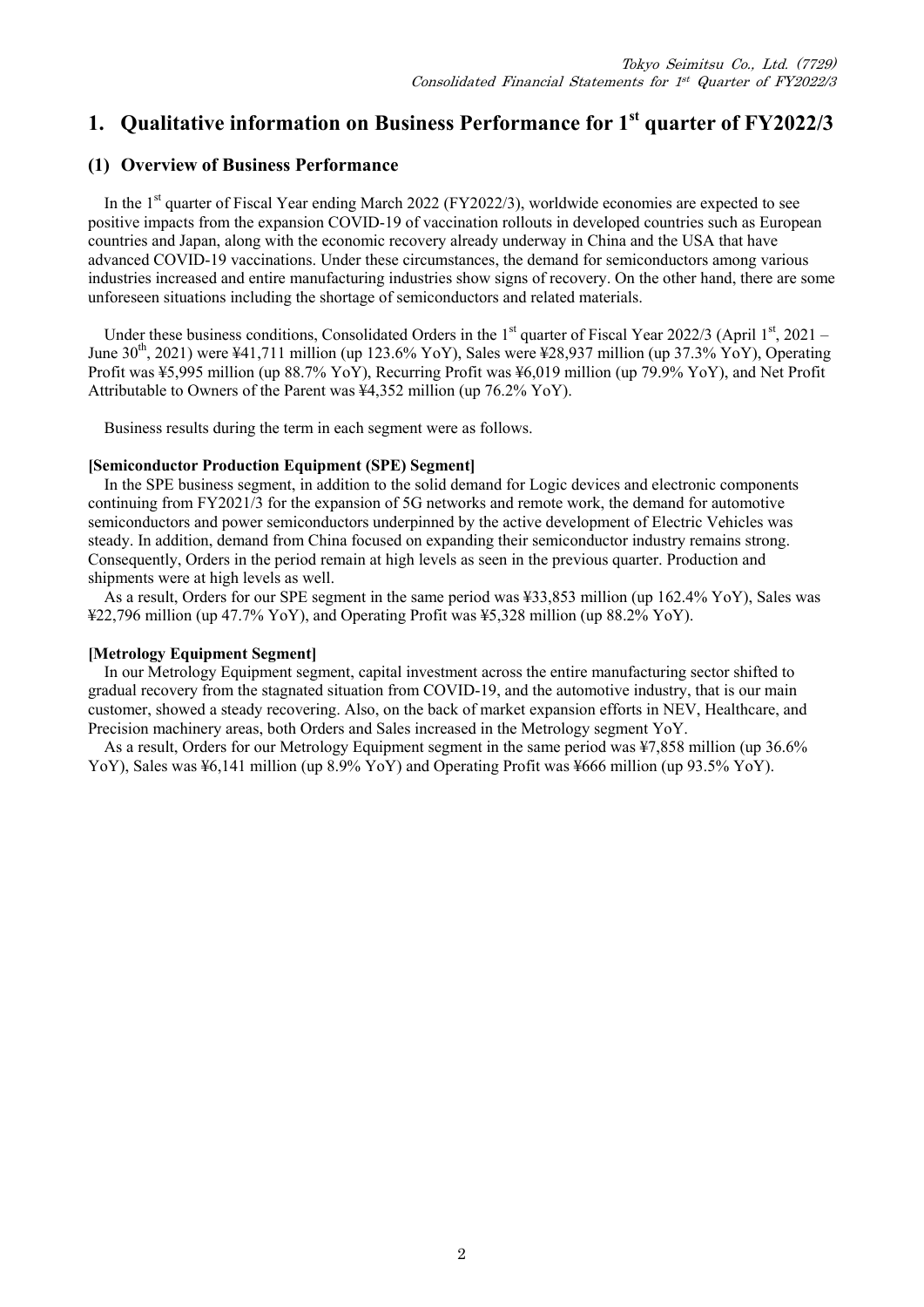## **(2) Analysis of Financial Position**

#### **[Assets, Liabilities and Net Assets]**

Total Assets as at June  $30^{th}$ , 2021 amounted to ¥167,967 million, an increase of ¥6,411 million from the end of FY2021/3. The major factors behind this change include increases in Cash and cash equivalents of ¥5,362 million, in Inventories including merchandise and finished goods, Raw materials and supplies and Work in progress of ¥2,560 million, and in Notes and accounts receivable (including electronically recorded monetary claims) of ¥700 million.

Total Liabilities increased by ¥4,265 million to ¥49,043 million. This was mainly from an increase in Notes and accounts payable (including electronically recorded obligations-operating) of ¥3,891 million and decreases in Income taxes payable of ¥2,083 million and in Long-term debt of ¥1,000 million.

Net Assets increased by ¥2,145 million and totaled ¥118,923 million; the Equity Ratio came to 70.0%.

#### **(3) Financial Estimates such as Consolidated Business Forecasts for current Fiscal Year**

There are no revisions to the Consolidated Business Forecasts for Fiscal Year 2022/3 previously announced on May  $10^{th}$ , 2021.

*Note: The forecasts contain forward-looking statements based on information available to the management at the time of this announcement that it has judged to be rational, including such factors as economic conditions in Japan and other countries or fluctuations in exchange rates, which may affect the Company's performance. These forecasts are subject to a number of risks and uncertainties, including market conditions, competition, and new product releases. Accordingly, actual results may differ materially from those projected in this earnings summary.*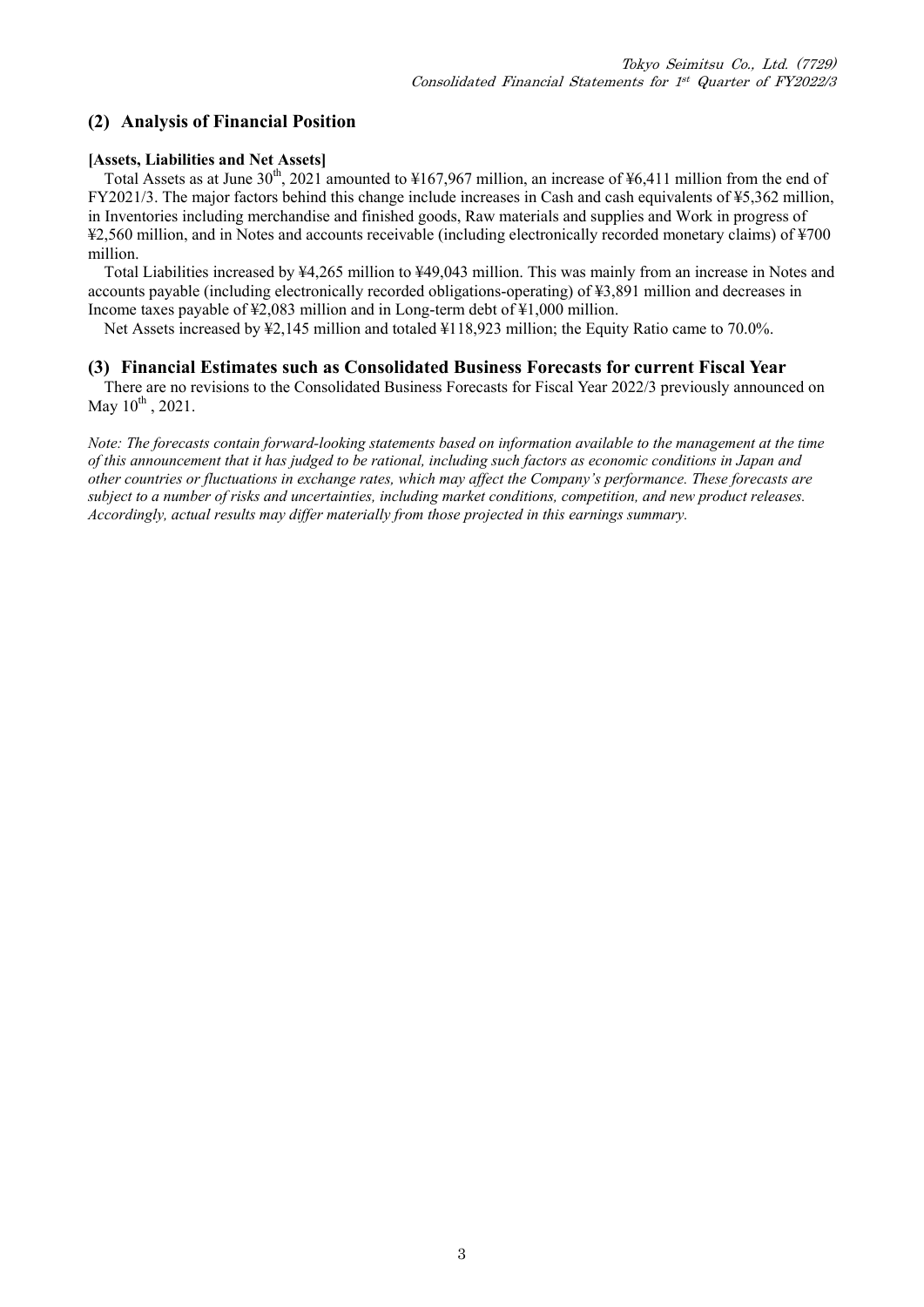# **2. Consolidated Financial Statements and Notes**

# **(1) Consolidated Balance Sheet**

|                                                |                                   | (Millions of Yen)                                    |
|------------------------------------------------|-----------------------------------|------------------------------------------------------|
|                                                | FY2021/3<br>(March $31st$ , 2020) | <b>FY2022/3 Q1</b><br>(June $30^{\text{th}}$ , 2021) |
| <b>ASSETS</b>                                  |                                   |                                                      |
| <b>Current Assets</b>                          |                                   |                                                      |
| Cash and cash equivalents                      | 43,657                            | 49,019                                               |
| Notes, accounts receivable and contract assets | 27,304                            | 27,332                                               |
| Electronically recorded monetary claims        | 3,642                             | 4,314                                                |
| Merchandise and finished goods                 | 2,657                             | 2,534                                                |
| Work in progress                               | 22,028                            | 23,321                                               |
| Raw materials and supplies                     | 8,200                             | 9,591                                                |
| Others                                         | 4,076                             | 2,018                                                |
| Allowance for doubtful accounts                | $-50$                             | $-48$                                                |
| Total current assets                           | 111,516                           | 118,083                                              |
| <b>Fixed Assets</b>                            |                                   |                                                      |
| Tangible fixed assets                          |                                   |                                                      |
| Building and structures(net)                   | 17,082                            | 16,924                                               |
| Others(net)                                    | 19,562                            | 19,736                                               |
| <b>Total Tangible Fixed Assets</b>             | 36,645                            | 36,660                                               |
| Intangible fixed assets                        |                                   |                                                      |
| Goodwill                                       | 220                               | 226                                                  |
| Others                                         | 3,769                             | 3,652                                                |
| <b>Total Intangible Fixed Assets</b>           | 3,989                             | 3,878                                                |
| Investments and other assets                   |                                   |                                                      |
| Others                                         | 9,517                             | 9,455                                                |
| Allowance for doubtful accounts                | $-112$                            | $-112$                                               |
| Total Investments and other assets             | 9,405                             | 9,343                                                |
| <b>Total Fixed Assets</b>                      | 50,039                            | 49,883                                               |
| <b>Total Assets</b>                            | 161,556                           | 167,967                                              |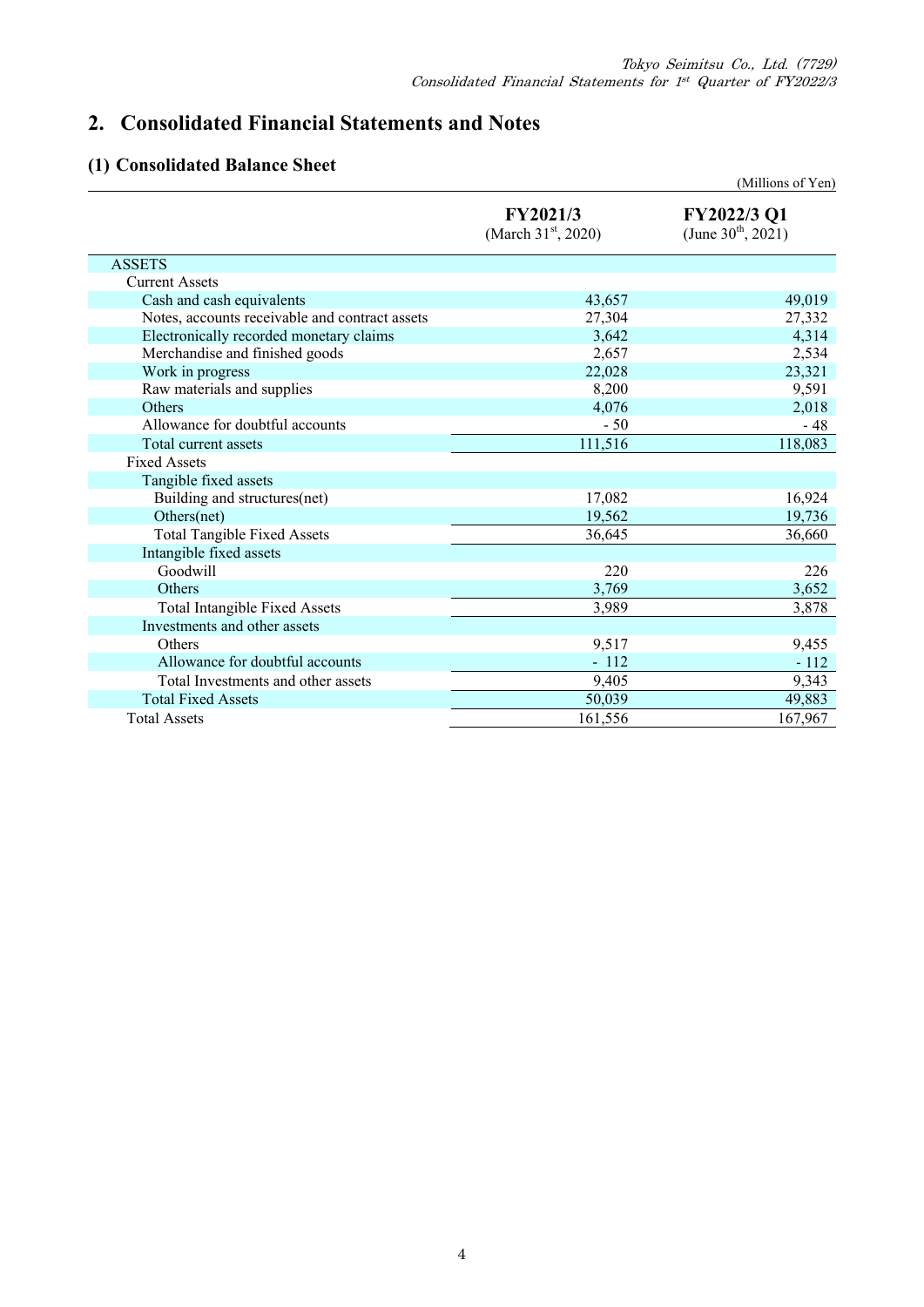Tokyo Seimitsu Co., Ltd. (7729) Consolidated Financial Statements for 1st Quarter of FY2022/3

(Millions of Yen)

|                                               | FY2021/3<br>(March 31 <sup>st</sup> , 2020) | FY2022/3 Q1<br>(June $30^{th}$ , 2021) |
|-----------------------------------------------|---------------------------------------------|----------------------------------------|
| <b>LIABILITIES</b>                            |                                             |                                        |
| <b>Current Liabilities</b>                    |                                             |                                        |
| Notes and accounts payable                    | 9,379                                       | 10,872                                 |
| Electronically recorded obligations-operating | 13,682                                      | 16,081                                 |
| Short-term debt                               | 1,300                                       | 1,300                                  |
| Current portion of long-term debt             | 2,000                                       | 2,000                                  |
| Income taxes payable                          | 3,935                                       | 1,851                                  |
| Reserves for bonus                            | 1,381                                       | 2,078                                  |
| Reserves for director's bonuses               | $\overline{2}$                              | $\overline{2}$                         |
| Others                                        | 7,614                                       | 10,410                                 |
| Total current liabilities                     | 39,296                                      | 44,597                                 |
| <b>Fixed Liabilities</b>                      |                                             |                                        |
| Long-term debt                                | 4,000                                       | 3,000                                  |
| Allowance for director retirement benefits    | 47                                          | 36                                     |
| Net defined benefit liabilities               | 1,059                                       | 1,039                                  |
| Asset retirement obligations                  | 64                                          | 64                                     |
| Others                                        | 310                                         | 304                                    |
| Total fixed liabilities                       | 5,482                                       | 4,446                                  |
| <b>Total Liabilities</b>                      | 44,778                                      | 49,043                                 |
| <b>NET ASSETS</b>                             |                                             |                                        |
| Shareholder's Equity                          |                                             |                                        |
| Common stock                                  | 10,818                                      | 10,907                                 |
| Capital surplus                               | 21,918                                      | 22,007                                 |
| Retained earnings                             | 83,874                                      | 85,559                                 |
| Treasury stock                                | $-3,124$                                    | $-3,124$                               |
| Total Shareholder's Equity                    | 113,487                                     | 115,348                                |
| Accumulated other comprehensive income        |                                             |                                        |
| Holding gain or loss in investment            | 476                                         | 392                                    |
| Foreign currency translation adjustment       | 220                                         | 682                                    |
| Remeasurements of defined benefit plans       | 1,184                                       | 1,149                                  |
| Total accumulated other comprehensive income  | 1,881                                       | 2,225                                  |
| Share subscription rights                     | 892                                         | 809                                    |
| Non-controlling interests                     | 516                                         | 539                                    |
| <b>Total Net Assets</b>                       | 116,777                                     | 118,923                                |
| <b>Total Liabilities and Net Assets</b>       | 161,556                                     | 167,967                                |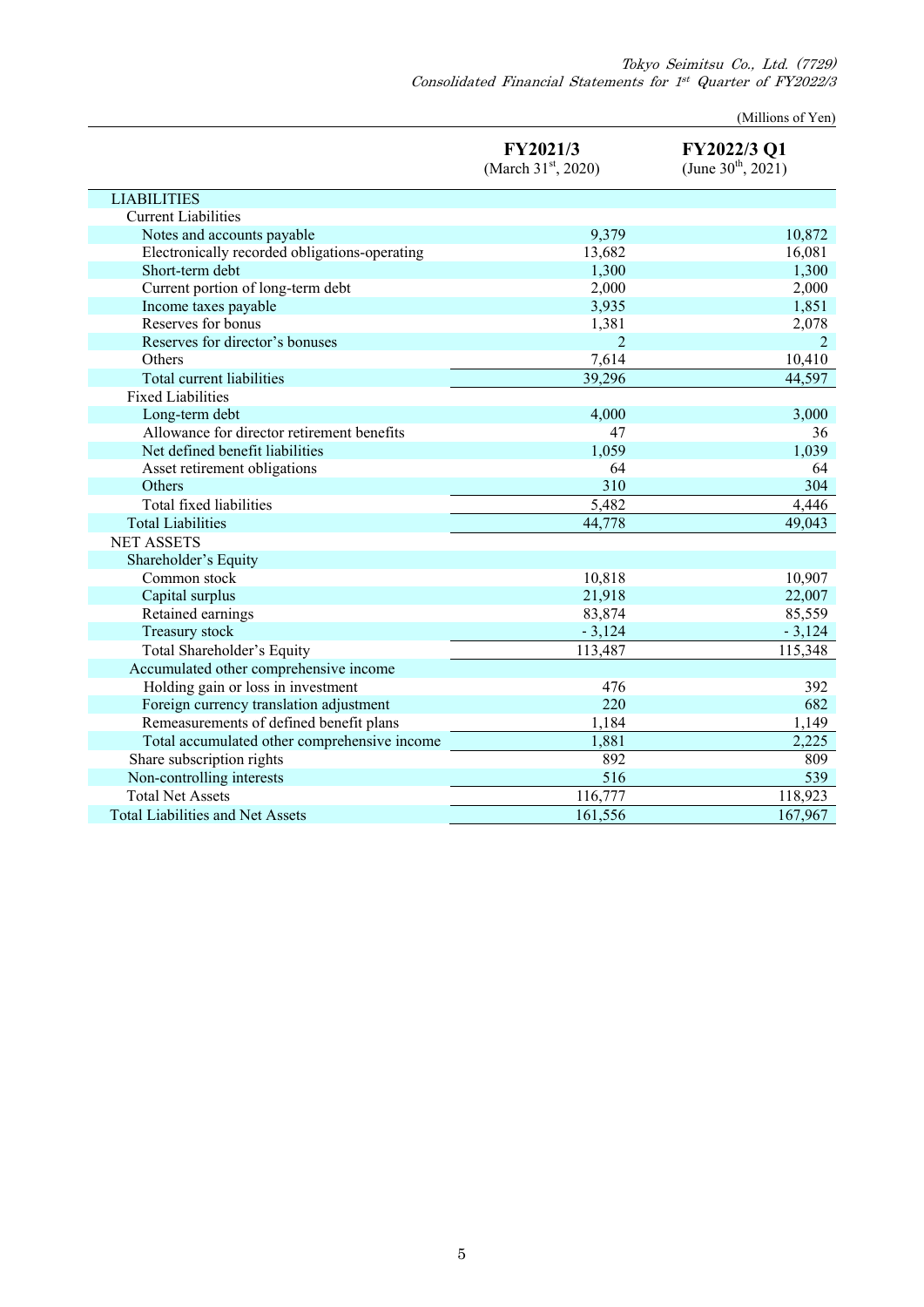# **(2) Consolidated Statements of Income, and Comprehensive Income**

#### **(Consolidated Statements of Income) (1st quarter of FY2022/3(April 1st, 2021 – June 30th, 2021))**

|                                                        |                                                                   | (Millions of Yen)                                                |
|--------------------------------------------------------|-------------------------------------------------------------------|------------------------------------------------------------------|
|                                                        | FY2021/3 Q1<br>(April 1st, 2020-<br>June 30 <sup>th</sup> , 2020) | FY2022/3 Q1<br>(April 1st, 2021-<br>June 30 <sup>th</sup> , 2021 |
| <b>Net Sales</b>                                       | 21,070                                                            | 28,937                                                           |
| Cost of goods sold                                     | 12,863                                                            | 17,484                                                           |
| <b>Gross Profit on Sales</b>                           | 8,207                                                             | 11,453                                                           |
| Selling, general and administrative expenses           | 5,030                                                             | 5,457                                                            |
| <b>Operating Profit</b>                                | 3,176                                                             | 5,995                                                            |
| Non-operating income                                   |                                                                   |                                                                  |
| Interest income                                        | 4                                                                 | 6                                                                |
| Dividend income                                        | 28                                                                | 25                                                               |
| Foreign exchange gains                                 | 93                                                                |                                                                  |
| Subsidy income                                         | 29                                                                | 24                                                               |
| Reversal of costs to demolish existing buildings       |                                                                   | 44                                                               |
| Others                                                 | 38                                                                | 35                                                               |
| Total Non-operating income                             | 194                                                               | 135                                                              |
| Non-operating expenses                                 |                                                                   |                                                                  |
| Interest expenses                                      | 19                                                                | 14                                                               |
| Foreign exchange loss                                  |                                                                   | 90                                                               |
| Others                                                 | 5                                                                 | 5                                                                |
| Total Non-operating expenses                           | 25                                                                | 110                                                              |
| Recurring Profit                                       | 3,345                                                             | 6,019                                                            |
| Extraordinary gains                                    |                                                                   |                                                                  |
| Gain on reversal of subscription rights to shares      | 6                                                                 | 3                                                                |
| Gain on liquidation of subsidiaries                    |                                                                   | 9                                                                |
| Total Extraordinary gains                              | 6                                                                 | 13                                                               |
| Profit before income taxes and minority interests      | 3,351                                                             | 6,033                                                            |
| Income tax and other taxes                             | 778                                                               | 1,623                                                            |
| Adjustment on income tax                               | 107                                                               | 41                                                               |
| Total Income tax and others                            | 886                                                               | 1,664                                                            |
| Net Profit before minority interests                   | 2,465                                                             | 4,368                                                            |
| Net Profit (loss) attributable to minority interests   | $-4$                                                              | 16                                                               |
| Net Profit (loss) attributable to Owners of the Parent | 2,470                                                             | 4,352                                                            |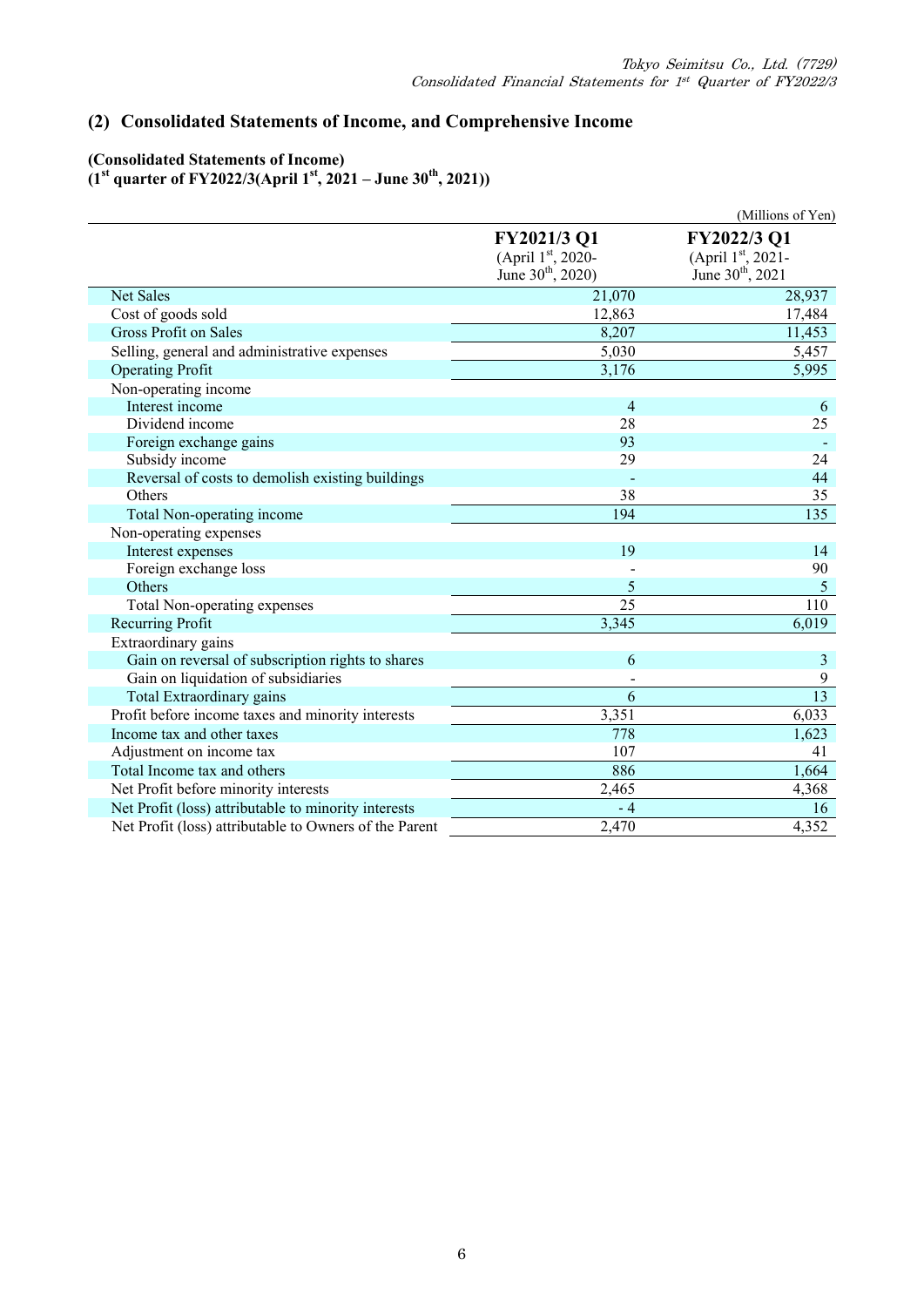## **(Consolidated Statements of Comprehensive Income)**

**(1st quarter of FY2022/3(April 1st, 2021 – June 30th, 2021))** 

|                                                                   |                                                            | (Millions of Yen)                                                |
|-------------------------------------------------------------------|------------------------------------------------------------|------------------------------------------------------------------|
|                                                                   | FY2021/3 Q1<br>(April 1st, 2020-<br>June $30^{th}$ , 2020) | FY2022/3 Q1<br>(April 1st, 2021-<br>June 30 <sup>th</sup> , 2021 |
| Net Profit before minority interests                              | 2,465                                                      | 4,368                                                            |
| Accumulated other comprehensive income                            |                                                            |                                                                  |
| Holding gain or loss in investment                                | 101                                                        | $-83$                                                            |
| Foreign currency translation adjustment                           | $-807$                                                     | 468                                                              |
| Remeasurements of defined benefit plans                           | $-104$                                                     | $-34$                                                            |
| Total accumulated other comprehensive income                      | $-810$                                                     | 350                                                              |
| Comprehensive Income                                              | 1,655                                                      | 4,718                                                            |
| (breakdown)                                                       |                                                            |                                                                  |
| Comprehensive income attributable to owners of<br>the parent      | 1,674                                                      | 4,696                                                            |
| Comprehensive income attributable to<br>non-controlling interests | $-19$                                                      | 22                                                               |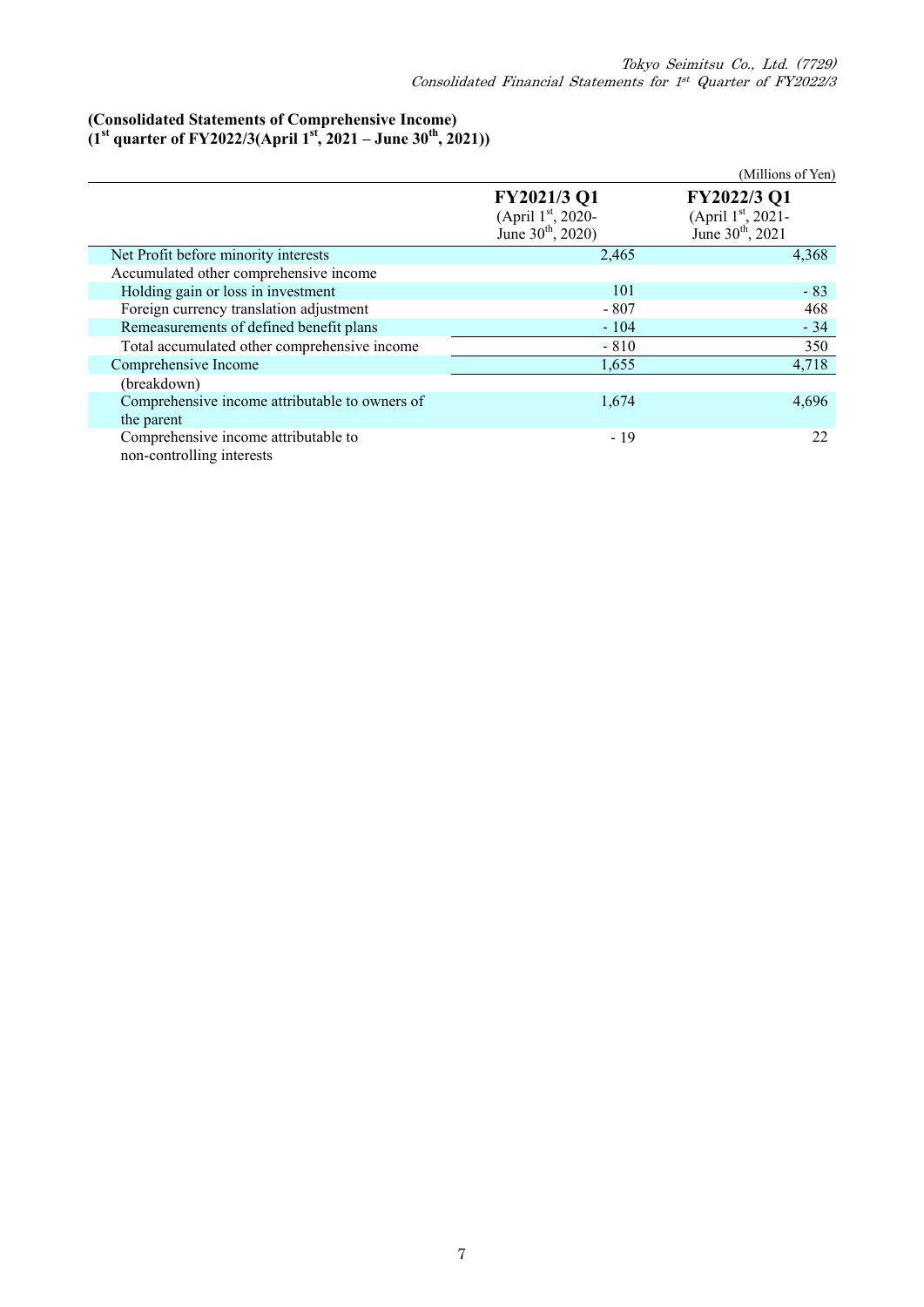## **(3) Notes to Consolidated Financial Statements**

## **(Note on Assumptions for Going Concern)**

Not applicable.

# **(Significant Changes in Shareholder's Equity)**

Not applicable.

### **(Changes in Accounting Principles)**

1. Accounting Standard for Revenue Recognition

Tokyo Seimitsu Group (hereinafter referred to as "the Group") has applied the Accounting Standard for Revenue Recognition (ASBJ Statement No. 29, March 31, 2020) (hereinafter referred to as "the Revenue Recognition Standard") from the beginning of 1<sup>st</sup> quarter of FY2022/3 in relation to transferring control of goods and services promised to a customer, the where the Company recognizes revenues expected to be received in exchange for such goods and services.

The following are the major changes from the application of the new Revenue Recognition Standard.

(i) Sales of Products

A majority of the Groups' sales include product transfers and warranty services for certain periods in accordance with contracts with customers. In the past, when the customer possessed control of the products and the Company was considered to have met its required obligations, the Group recognized the all revenues. However, under the Revenue Recognition Standard, the warranty services will now be evenly apportioned and recognized during the warranty period.

(ii) Billable Services

 The Group regularly provides billable services for products sold. In the past, revenues for billable services under a contract, such as a maintenance agreement, were recognized at the date the agreement took effect. However, under the Revenue Recognition Standard, these revenues will now be evenly apportioned during the warranty period.

(iii) Sales Rebates

 In the past, payments to customers, such as sales rebates, were accounted for as an expense in Selling, general and administrative expenses. However, under the Revenue Recognition Standard, these payments will now be deducted from Transaction prices.

In relation to the Application of the Revenue Recognition Standard, the Group has applied the transitional treatment as provided for in Paragraph 84 of the Revenue Recognition Standard, where an impact which can be anticipated in a case of retroactive adoption of the Revenue Recognition Standard, it has been applied to retained earnings at the beginning of the 1<sup>st</sup> quarter of FY2022/3. The Group has also applied the method prescribed in Paragraph 86 of the Revenue Recognition Standard that allows for no change to apply to contracts for which almost all revenues were already recognized prior to the beginning of the  $1<sup>st</sup>$  quarter of FY2022/3.

The impact of the application of the new Revenue Recognition Standard, in the accumulated  $1<sup>st</sup>$  quarter, has resulted in adjustments as follows: Sales decreased by ¥51 million; Selling, general and administrative expenses decreased by ¥13 million; and Operating profit, Recurring Profit, and Profit before income taxes and minority interests simultaneously decreased by ¥37 million. Also, Retained earnings at the beginning of FY2022/3 decreased by ¥122 million.

In relation to the Application of the Standard, "Notes and accounts payable" in Consolidated balance sheets – Assets – Current Assets which was separately listed in FY2021/3 has been included to "Notes, accounts payable, and contract assets".